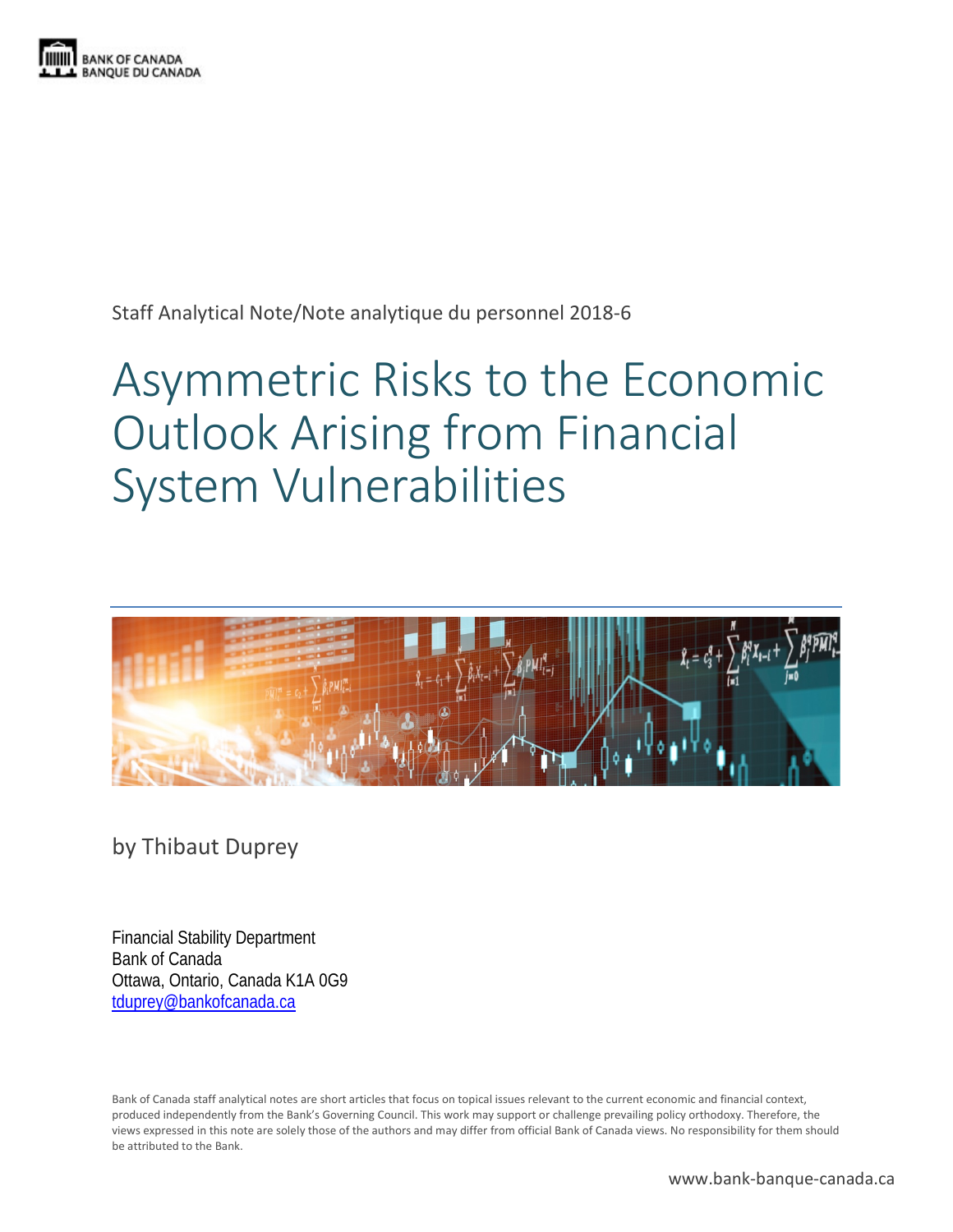## **Acknowledgements**

I wish to thank Marc-André Gosselin and Alexander Ueberfeldt for their continuous guidance, Kerem Tuzcuoglu for providing excellent support regarding the estimation of the model and Maarten van Oordt for alleviating technical difficulties.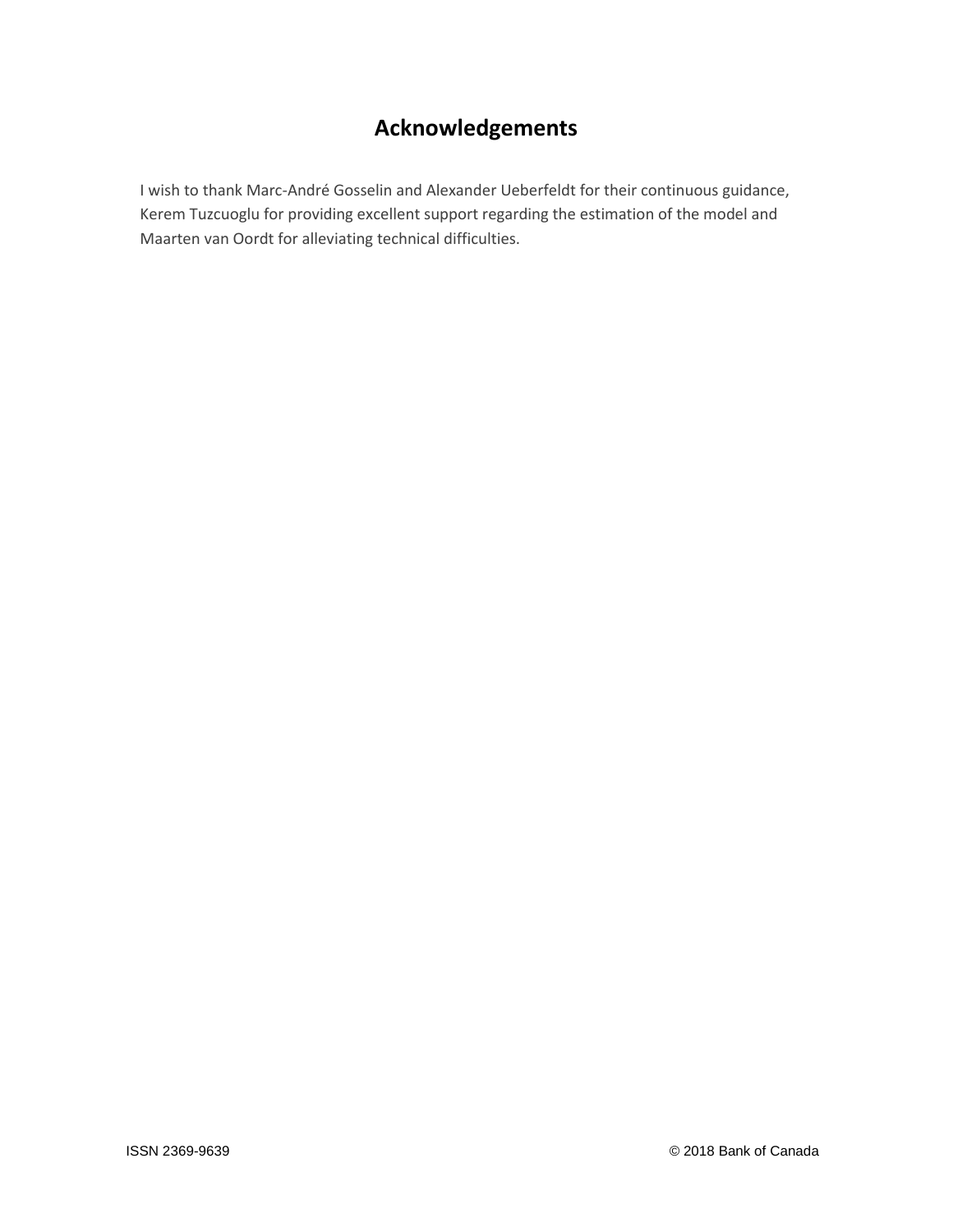### **Abstract**

When financial system vulnerabilities are elevated, they can give rise to asymmetric risks to the economic outlook. To illustrate this, I consider the economic outlook presented in the Bank of Canada's October 2017 *Monetary Policy Report* in the context of two key financial system vulnerabilities: high levels of household indebtedness and housing market imbalances. Uncertainty on the profile of consumption by indebted households—and, therefore, risks to growth in gross domestic product (GDP)—arises from higher interest rates and from recent changes to the Office of the Superintendent of Financial Institutions' B-20 mortgage underwriting guideline. I use non-linear Bayesian techniques to capture the potential amplification of negative shocks in a vulnerable environment. I find that the materialization of larger-than-expected impacts on consumption from higher interest rates and/or the tighter mortgage qualifying criteria would imply asymmetric risks to GDP growth.

*Bank topics: Business fluctuations and cycles; Financial stability; Financial system regulation and policies; Monetary and financial indicators; Recent economic and financial developments; Uncertainty and monetary policy; Econometric and statistical methods JEL codes: C, C0, C01, C1, C11, C15, E, E1, E17, E3, E32, E37, E4, E44, E47, E5, E58, E6, E66, G, G0, G01, G1, G18*

## **Résumé**

Lorsque les vulnérabilités du système financier sont élevées, elles peuvent faire peser des risques asymétriques sur les perspectives économiques. Pour illustrer cet énoncé, j'examine les perspectives économiques présentées dans la livraison d'octobre 2017 du Rapport sur la politique monétaire de la Banque du Canada dans le contexte de deux grandes vulnérabilités du système financier, à savoir le niveau élevé d'endettement des ménages et les déséquilibres sur le marché du logement. L'incertitude qui plane sur le profil de consommation des ménages endettés – et, de ce fait, les risques entourant la croissance du produit intérieur brut (PIB) – découle de la montée des taux d'intérêt et des modifications apportées récemment à la ligne directrice B-20 du Bureau du surintendant des institutions financières sur la souscription de prêts hypothécaires. J'ai recours à des méthodes bayésiennes non linéaires pour tenir compte de l'amplification possible des chocs négatifs dans une économie vulnérable. Je constate que la matérialisation d'une incidence plus forte que prévu de la hausse des taux d'intérêt ou du resserrement des conditions d'octroi des prêts hypothécaires induirait des risques asymétriques pour la croissance du PIB.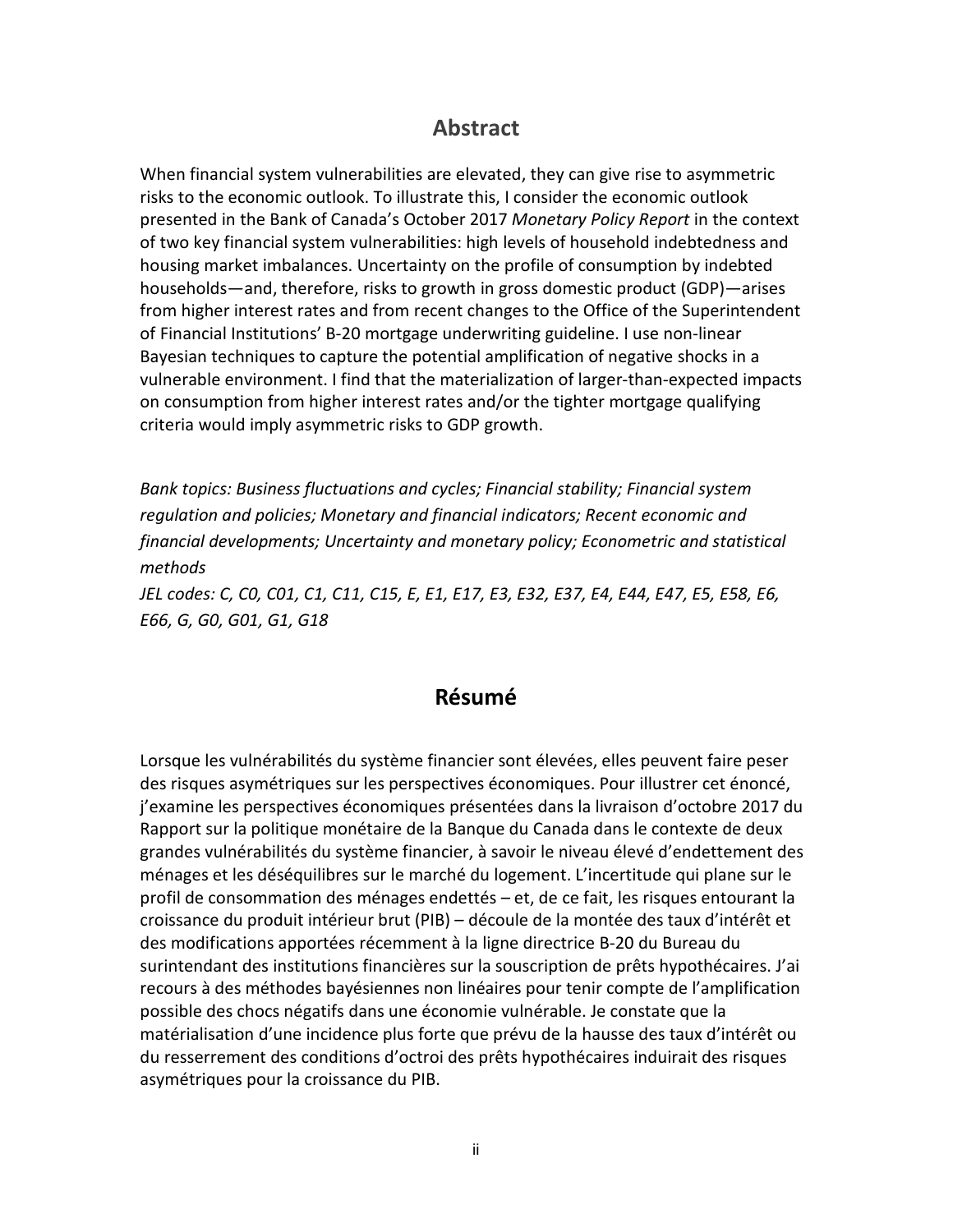*Sujets : Cycles et fluctuations économiques ; Stabilité financière ; Réglementation et politiques relatives au système financier ; Indicateurs monétaires et financiers ; Évolution économique et financière récente ; Incertitude et politique monétaire ; Méthodes économétriques et statistiques*

*Codes JEL : C, C0, C01, C1, C11, C15, E, E1, E17, E3, E32, E37, E4, E44, E47, E5, E58, E6, E66, G, G0, G01, G1, G18*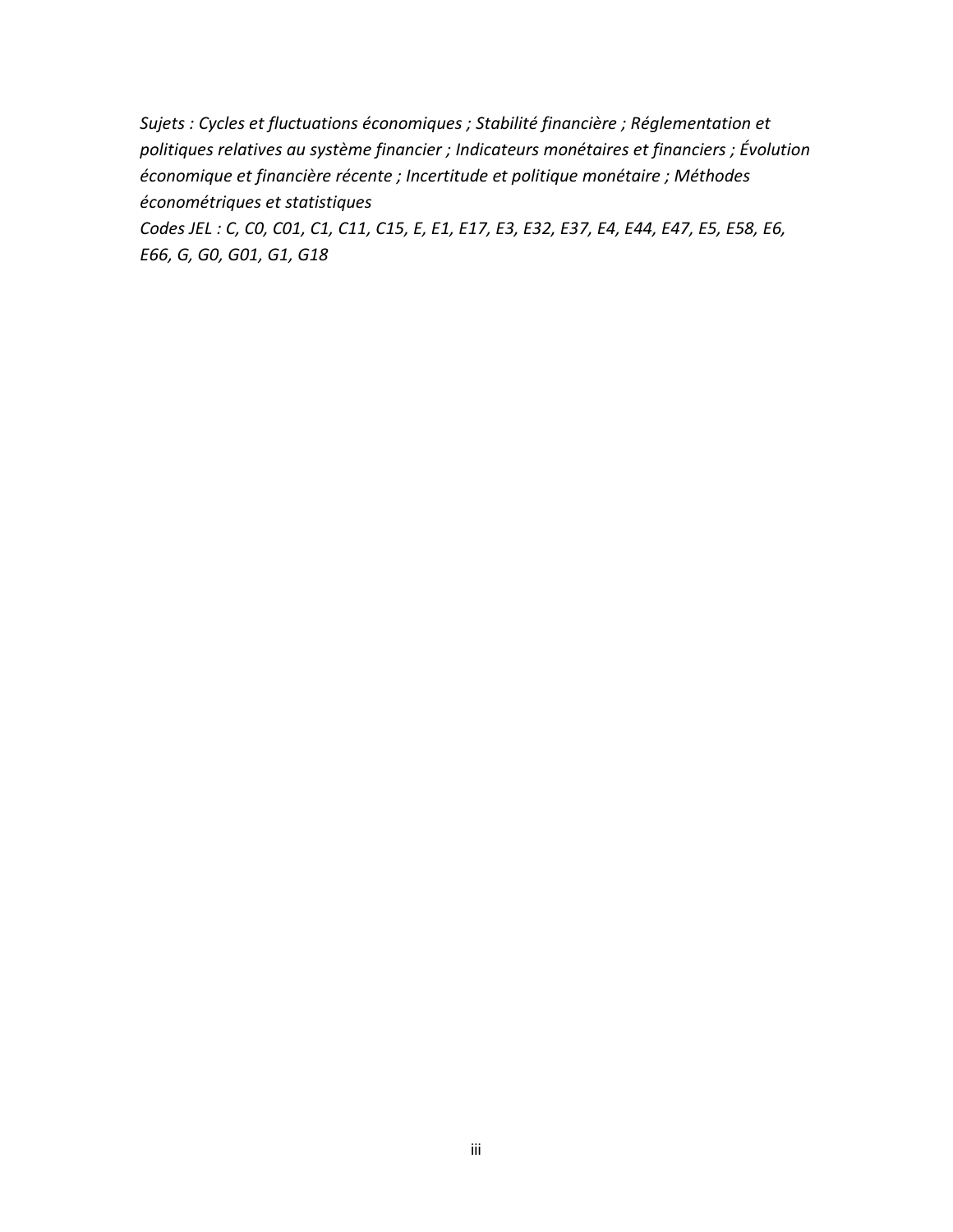## 1. Introduction

 $\overline{a}$ 

The Canadian financial system faces two key vulnerabilities at a time when both monetary and macroprudential policy are tightening: historically high levels of household debt and elevated housing market imbalances. The vulnerabilities lead to an uncertain impact of both monetary and macroprudential policies.

Two policy instruments are tightening price and non-price lending conditions at the same time. The policy rate was increased in July and September 2017, reflecting the strong performance of the Canadian economy. The effect of higher rates on households is expected to be gradual because many borrowers have payments that are fixed for several years. The November 2017 Bank of Canada *Financial System Review* (FSR) shows that about half of outstanding mortgages will be renewed more than one year from that time. Meanwhile, the new mortgage underwriting guidelines (the B-20 guidelines) from the Office of the Superintendent of Financial Institutions (OSFI) came into force in January 2018, making it harder for prospective borrowers to qualify for a mortgage.**[2](#page-4-0)**

As noted in the Bank's October 2017 *Monetary Policy Report* (MPR), the interest rate increases in July and September and the B-20 guidelines are expected to slow consumption spending and housing demand in 2018. However, in the absence of comparable episodes in Canadian history, the estimated magnitude of their impact is uncertain. The macroeconomic impact could be larger than expected in the October 2017 MPR if the elasticity of consumption is larger or if more households fail to qualify for a mortgage. **[3](#page-4-1)** This note aims to quantify the potential impact of these two downside risks on the distribution of future growth in gross domestic product (GDP).

## 2. Financial system vulnerabilities magnify downside risks to the outlook for gross domestic product

To motivate this work, I first highlight that GDP's response to negative shocks will be amplified when the financial system vulnerabilities are elevated (Chart 1). An economic downturn could be significantly worse than a typical recession. In its recent *Global Financial Stability Report* (IMF 2017), the International Monetary Fund (IMF) builds on Adrian, Boyarchenko and Giannone (2016) and examines the notion of GDP at risk, i.e., the evolution of the left tail of the probability distribution of future output.

Similarly, I use a quantile regression analysis (see Appendix 1) and find that high vulnerabilities translate into a greater probability of negative future GDP growth. Here I differentiate the consequences of high vulnerabilities during normal times and compared with periods of financial stress. The latter are characterized by higher spreads, elevated volatilities and valuation losses across a wide range of financial assets (Chart 2).

High vulnerabilities tend to be associated with somewhat larger median GDP growth in normal times (because rising debt fuels growth). They also increase the probability of negative GDP growth from 8 to 13 per cent (grey area between the two green curves in Chart 2). In periods of high financial stress, elevated vulnerabilities imply a material downside risk for future GDP, with the probability of negative growth increasing from 35 to 59 per cent (grey area between the two red curves in Chart 2).

<span id="page-4-0"></span>**<sup>2</sup>** The changes to the OSFI Guideline B-20 require that debt-service ratios of borrowers with down payments that are greater than 20 per cent be tested at the contract rate plus two percentage points or at the Bank of Canada five-year posted rate, whichever is greater. A similar regulation was introduced in autumn 2016 for borrowers with down payments of less than 20 per cent. For more discussion, see the the Bank of Canada *Financial System Review* (November 2017).

<span id="page-4-1"></span>**<sup>3</sup>** This work relies on data available until the third quarter of 2017, and it uses the macroeconomic projections formed in October 2017 for 2018.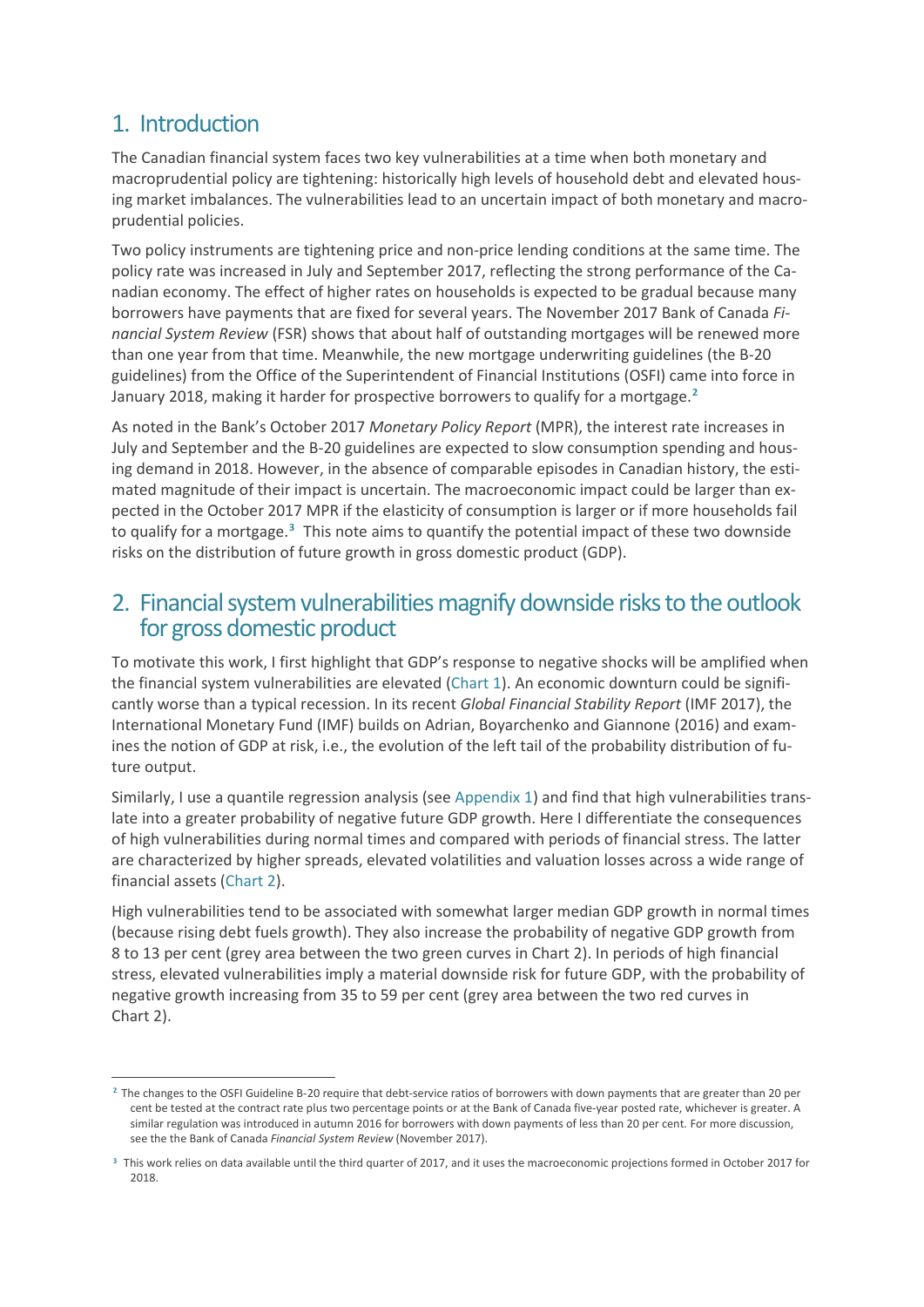While several triggers could cause downside risks to materialize, in this note I focus on the uncertain impact of two policy changes: the sensitivity of the economy to higher interest rates and the impact of B-20 regulatory changes.



**Chart 1: The vulnerabilities barometer is close** 

Notes: The vulnerabilities barometer from Duprey and Roberts (2017) combines aggregate data from four sectors transformed into a number of standard deviations away from thresholds historically associated with periods of financial stress. Positive values indicate the presence of vulnerabilities. The financial stress index builds on Duprey, Klaus and Peltonen (2017).

Last observation: November 2017





Notes: The chart displays the density of quarter-over-quarter real gross domestic product (GDP) growth, estimated for 16 advanced economies, and projected for Canada in 2017Q4. The grey shaded areas represent the additional risk of negative GDP growth associated with the presence of high vulnerabilities, i.e., moving from a vulnerabilities barometer of zero to its current value for Canada. See Appendix 1 for more details. Last observation: 2017Q3

## 3. Downside risk scenarios associated with the interest elasticity of consumption and the B-20 changes

The tightening of both price and non-price lending conditions in a high-debt environment is already discussed in the October 2017 MPR. The effect could, however, be larger than expected. I present various downside risk scenarios around the Bank's base case, the October 2017 MPR.

#### *High household debt may have raised the sensitivity of consumption to the interest rate more than expected*

The interest rate increases from the third quarter of 2017 will continue to affect consumption in 2018. Financial institutions will continue to adjust their lending rates to higher funding costs, and households progressively renew their mortgage at a higher rate. However, there are two dimensions that are particularly hard to capture. First, with households being income-constrained and unable to borrow, their decision to buy or rent a house could be altered significantly. Most macroeconomic models abstract from this extensive margin and assume a fixed proportion of constrained borrowers. Second, the uncertainty when estimating the elasticity of consumption could be larger given the lack of historical episodes in Canada with comparable macrofinancial conditions. The estimation of elasticities in a high-debt environment is harder given that the most recent period was marked not only by increasing debt but also by falling interest rates for an extended time, leading to fairly constant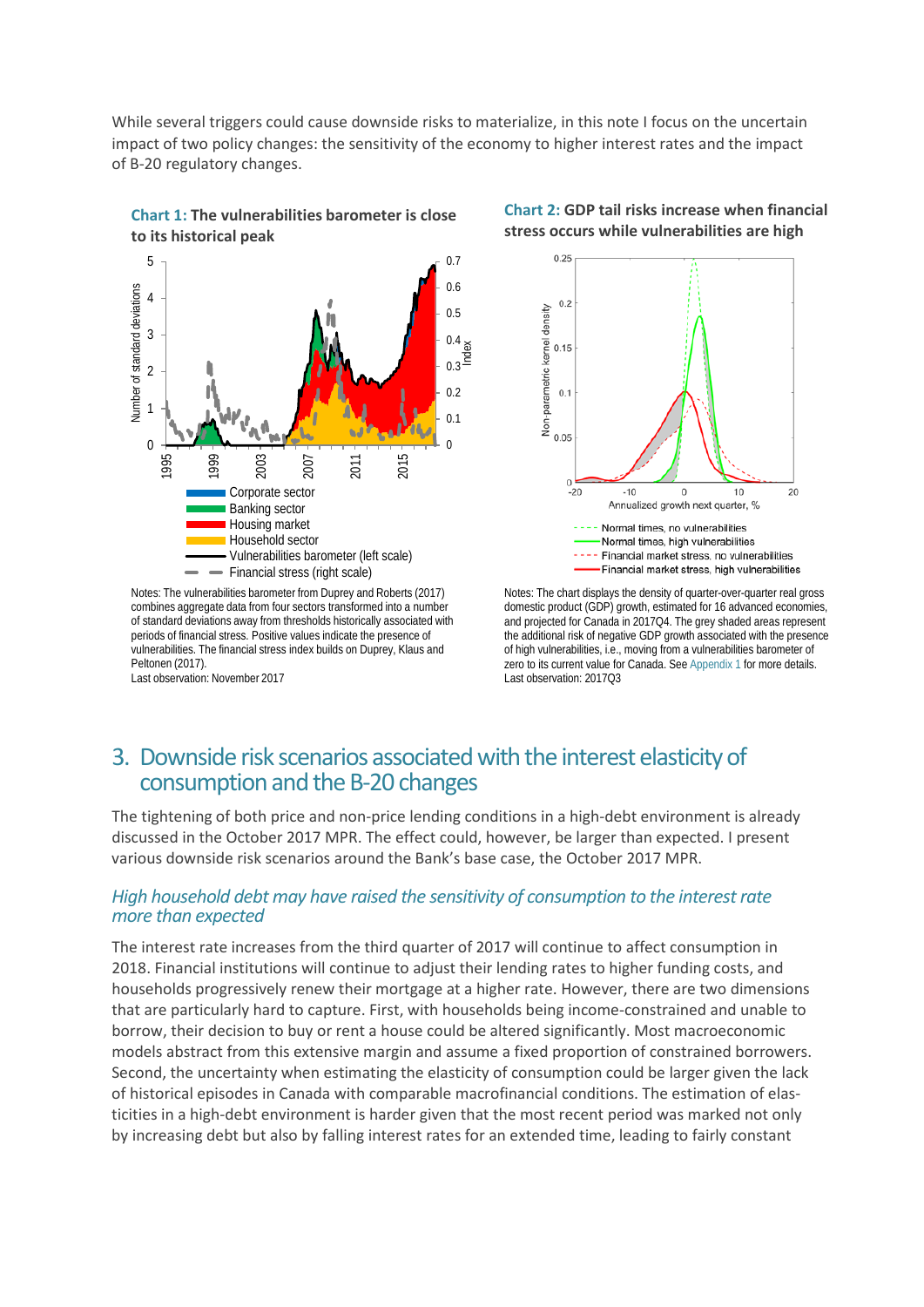debt service costs. I consider three cases around the October 2017 MPR that rely on the Terms of Trade Economic Model (ToTEM) III. **[4](#page-6-0)**

- **Base case**: this is the median elasticity of consumption to a policy rate change.
- **Higher elasticity**: this corresponds to the 10th percentile confidence interval.
- **Tail elasticity**: this corresponds to the 1st percentile confidence interval.

#### *The new B-20 guidelines could have a greater effect on economic activity than expected*

The revised B-20 guidelines are expected to bring financial stability benefits by improving the quality of low-ratio mortgages. That said, tighter underwriting guidelines are anticipated to generate a drag on economic activity because of weaker consumption and housing demand. In the October 2017 MPR and the November 2017 FSR, it was estimated that the new B-20 guidelines could affect 10 per cent of borrowers with down payments of more than 20 per cent. This could subtract about 0.2 per cent from the level of GDP by the end of 2019.

However, there is uncertainty around this impact because it depends on how borrowers and financial institutions respond to the new rules. One important dimension of uncertainty is the extent to which affected borrowers react by increasing their down payments to qualify for a mortgage. Increasing down payments affects household savings and consumption, while not entering the market or downsizing directly affects housing demand. In a context of elevated housing imbalances, it is possible that the new B-20 guidelines could discourage potential homebuyers even more than what is embedded in the base case, thereby leading to a larger GDP effect. I rely on the policy model MP2 and consider three different risk scenarios to estimate how borrowers will respond. **[5](#page-6-1)**, **[6](#page-6-2)**

- **Base case**: GDP is 0.2 per cent lower, in line with the October 2017 MPR. This is consistent, for example, with the loan volume for new purchases by affected borrowers decreasing by 50 per cent. This reflects a combination of borrowers leaving the market and downsizing. **[7](#page-6-3)**
- **Larger impact**: GDP is 0.35 per cent lower. This is consistent with the loan volume for new purchases by affected borrowers decreasing by 75 per cent.
- **Tail impact**: GDP is 0.6 per cent lower. This assumes that 100 per cent of affected borrowers for new purchases are priced out of the market or must delay their purchase.

<span id="page-6-0"></span> $\overline{a}$ **<sup>4</sup>** For more details on ToTEM III, see the appendix of the October 2017 MPR.

<span id="page-6-1"></span>**<sup>5</sup>** The MP2 model of Alpanda, Cateau and Meh (2014) is a general equilibrium model that includes a loan-to-value constraint. Given that the model does not have a debt-service constraint, I map the new stress-test requirement in the loan-to-value space to proxy for additional down payments. In addition, to proxy for borrowers postponing their purchase of housing, I introduce temporary shocks to the preference for housing in the model. Following higher loan-to-value and demand shocks, I assume no response from the monetary policy.

<span id="page-6-2"></span>**<sup>6</sup>** The different scenarios make the simplifying assumption that existing homeowners affected by the new rules—i.e., borrowers who refinance their existing mortgage—increase their down payments. Prospective first-time homebuyers are assumed to adjust mostly by downsizing or postponing their decision to buy. Existing homeowners could also decide to downsize, but they are more likely to be locked in with their current housing choice, and they likely have accumulated home equity or financial wealth to be able to increase their down payment.

<span id="page-6-3"></span>**<sup>7</sup>** A survey published by Mortgage Professionals Canada (2017) shows that half the borrowers who would be disqualified would drop out of the housing market.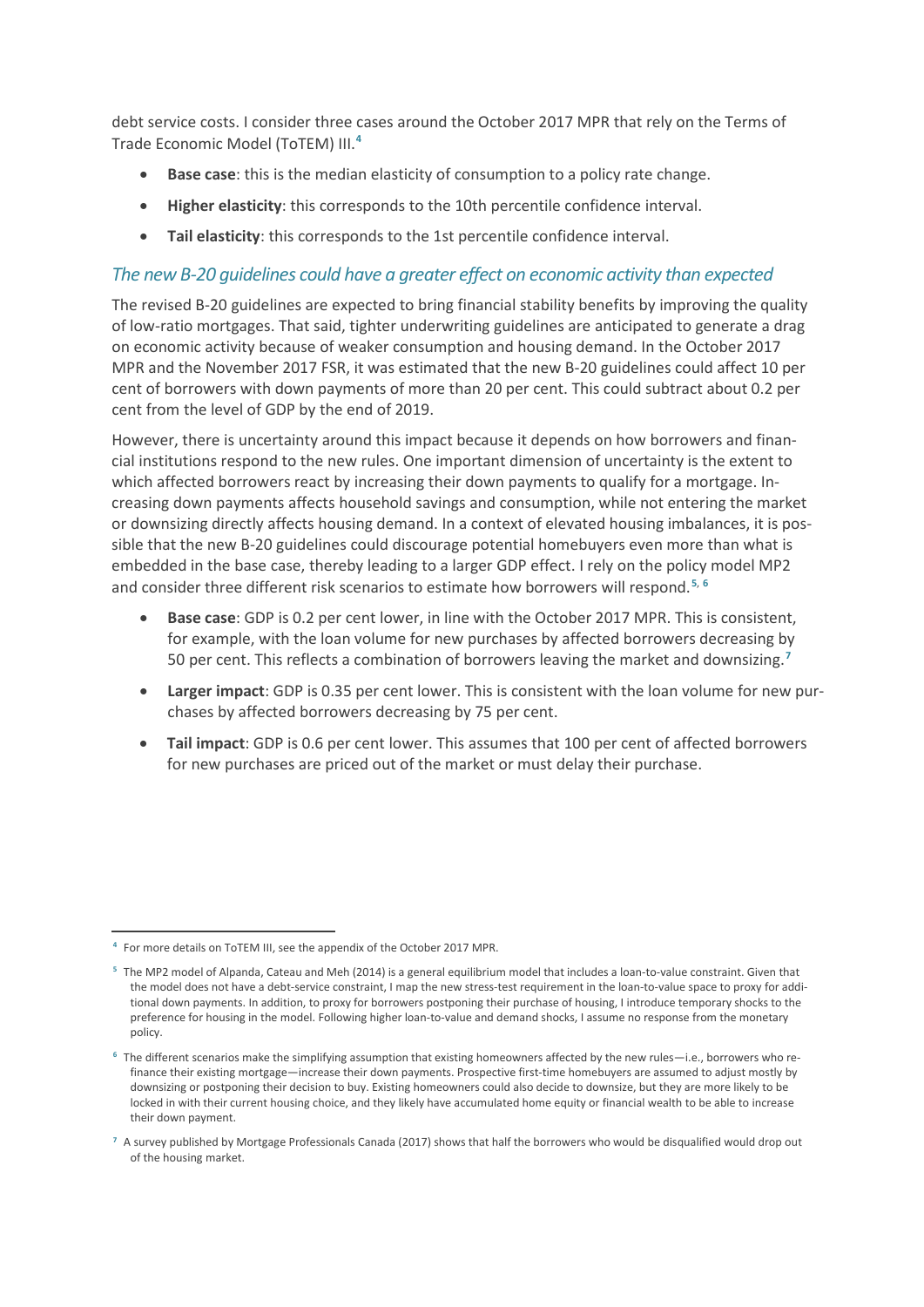## 4. Interest rate and B-20 uncertainties magnify downside risks around the outlook

I now assess the impact of different risk scenarios on the distribution of future GDP. The projection in the October 2017 MPR is in line with the base case elasticity of consumption and B-20 impact mentioned in section 2 above. Here, I focus on the implications of downside risk scenarios associated with a higher elasticity of consumption and a larger impact of B-20.

As discussed in Section 1, the elevated level of vulnerabilities implies larger downside risks and asymmetric uncertainty around the median forecast. To take this into account in my modelling, I use a Bayesian threshold vector autoregressive model (BTVAR, see Appendix 2) to assess the impact of the different risk scenarios on GDP. The model embeds non-linear downside risks by allowing for a different response of the economy in normal and financially stressful times.**[8](#page-7-0)** In this framework, sizable increases in tail risks can be generated with small deviations from the median forecast. Indeed, when vulnerabilities are high, small shocks can be sufficient to trigger a change in regime that generates adverse macrofinancial amplifications. The different scenarios on the elasticity of consumption and the impact of B-20 weaken the median path of GDP. This increases the risk of a change in regime, which can disproportionally increase tail risks.

Table 1 displays the change in median GDP growth, compared with the base case, as generated with the BTVAR along my two risk dimensions. Assuming no monetary policy response, higher elasticities of consumption lead to lower median GDP growth, with an impact of -0.27 and -0.65 percentage points for high and tail elasticities, respectively (first column). The magnitude of these estimates is roughly in line with the impact of B-20 under the different scenarios (first row).

#### **Table 1: After one year, the median path of the growth in real gross domestic product decreases compared with the base case**

*Cumulative change in median real GDP growth after one year, shock minus control (p.p.) from the BTVAR, 60% confidence bands*

|                                               |                          | New mortgage underwriting guidelines (B-20)              |                                                             |                          |  |
|-----------------------------------------------|--------------------------|----------------------------------------------------------|-------------------------------------------------------------|--------------------------|--|
|                                               |                          | Base case                                                | Larger impact                                               | Tail impact              |  |
| Elasticity of consumption<br>to interest rate | Base case                | Control<br>October 2017 Monetary<br><b>Policy Report</b> | $-0.15$ $[-0.06; -0.68]$                                    | $-0.40$ $[-0.16; -1.75]$ |  |
|                                               | <b>Higher elasticity</b> | $-0.27$ $[-0.10; -0.88]$                                 | $-0.61$ $[-0.25; -1.91]$                                    | $-1.01$ $[-0.45; -3.09]$ |  |
|                                               | Tail elasticity          |                                                          | $-0.65$ [ $-0.24$ ; $-2.11$ ] $-1.10$ [ $-0.41$ ; $-3.27$ ] | $-1.52$ $[-0.62; -4.66]$ |  |

When the higher elasticity of consumption is combined with the higher impact of B-20, the drag on median GDP is larger than the sum of the individual effects. In this adverse scenario, the median

 $\overline{a}$ 

<span id="page-7-0"></span>**<sup>8</sup>** When financial stress is high, shocks to the macroeconomy can have more severe effects. This is due to the decreased effectiveness of the financial system in performing its economic roles in the presence of high stress. This includes, for example, a tightening of bank lending conditions. This can occur even if the financial system does not experience a banking crisis, which is an even more severe situation.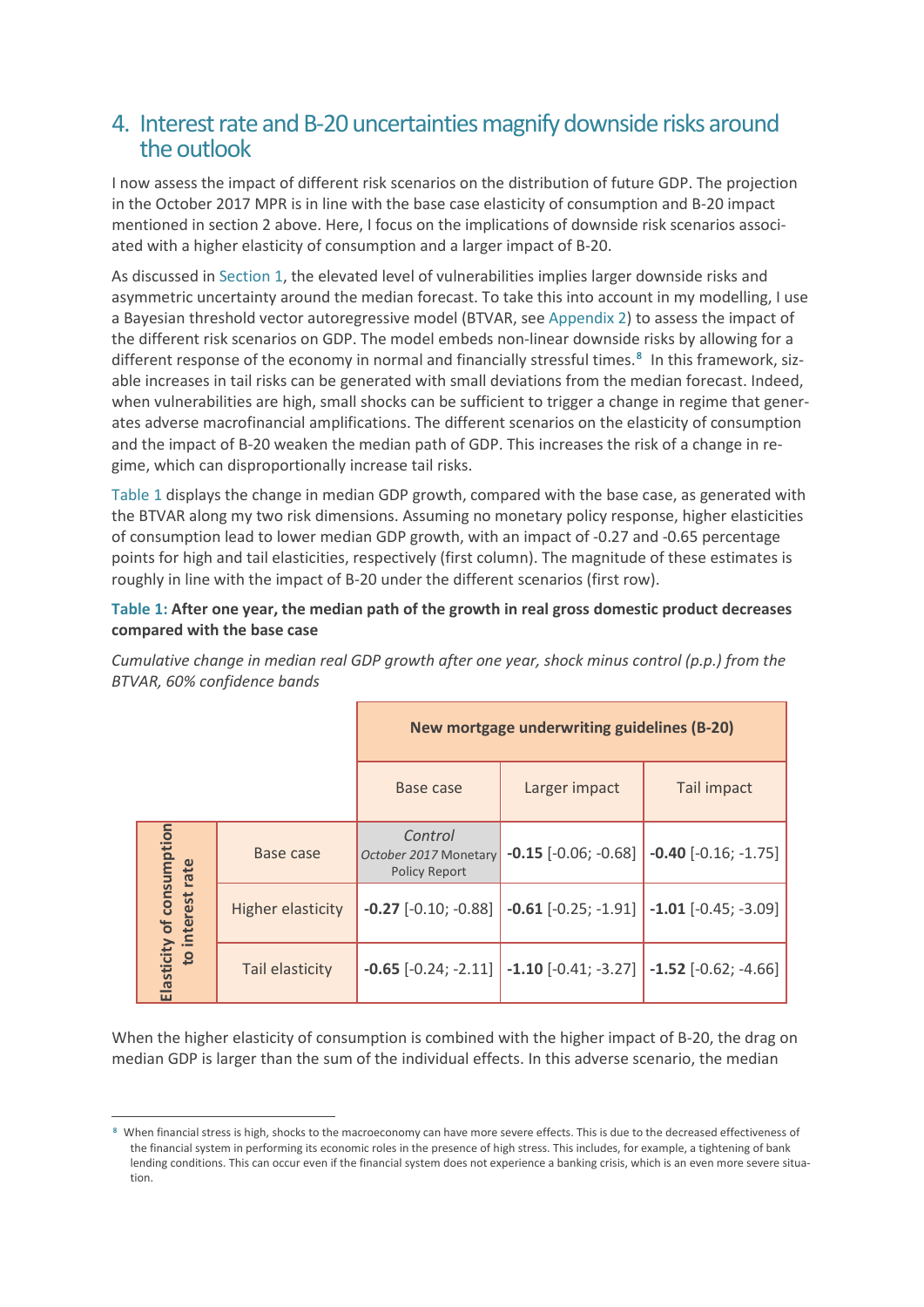path of GDP growth decreases by -0.61 percentage points, while the combined effect of both scenarios taken individually is -0.42 (i.e., -0.27 and -0.15). The asymmetry in the confidence intervals of Table 1 comes from the non-linear nature of the BTVAR model. If the economy is in fact facing a higher elasticity and a larger impact of B-20, the probability of the economy entering a regime of elevated market stress increases. This stress regime is associated with a larger downside amplification, shifting the distribution of expected GDP growth much more into negative territory.

Chart 3 displays the projection for GDP growth in 2018 based on my risk scenarios. The lower bound of the confidence intervals is much wider, and the skewness increases with weaker scenarios. This highlights the risk of significantly underestimating GDP impacts when abstracting from non-linearities. Starting from a situation of zero output gap and growth in line with potential, a higher elasticity of consumption or a larger impact of B-20 could be sufficient to generate excess supply again, all else being equal.

The combination of a higher interest elasticity and a larger impact of B-20 changes increases the risk of returning to excess supply after one year by nearly 10 percentage points relative to the control (Table 2).**[9](#page-8-0)** Similar

 $\overline{a}$ 

#### **Chart 3: In 2018, growth in gross domestic product can be at risk**

*Year-over-year percentage change of real GDP at the end of 2018*



Note: Potential growth is 1.5 per cent, consistent with the October 2017 MPR. The scenarios are evaluated using a non-linear model, the BTVAR.

calculations can be performed for the risk of recession. In this case, I find that the additional risk of falling into a recession remains small in most cases. With a higher (tail) consumption elasticity and a larger (tail) impact of B-20 changes, the probability of entering a recession after one year increases by 5 (16) percentage points.

<span id="page-8-0"></span>**<sup>9</sup>** I do not emphasize the level of the probabilities. Although the level of GDP is pinned down by the path of the October 2017 MPR, the level of uncertainty around the base case depends my modelling assumptions because I do not use the same model as the one used for the projections. For that reason, I only report the change in the probability estimates between the base case and the various risk scenarios.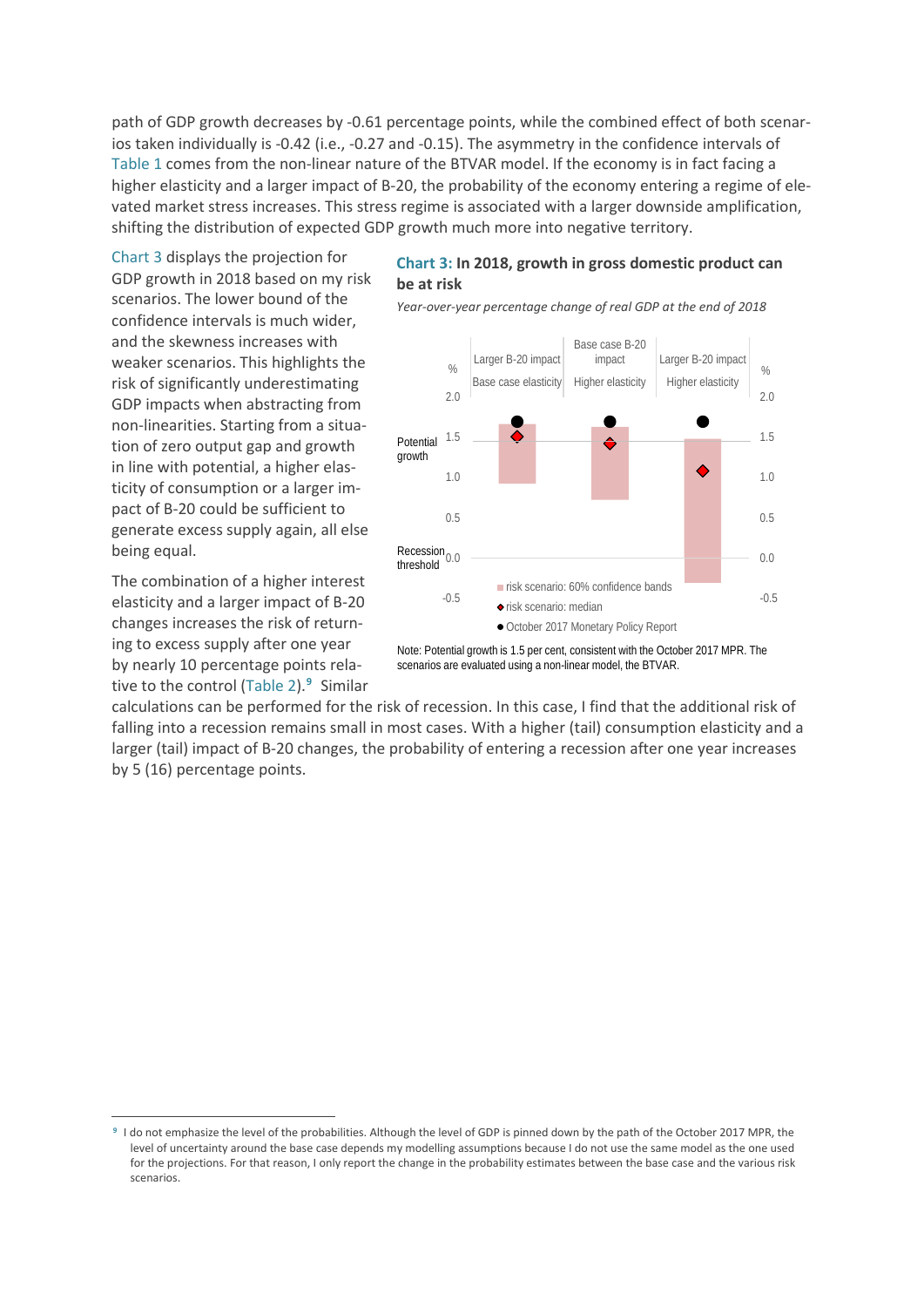#### **Table 2: After one year, the risk of the economy returning into excess supply increases**

*Change in the probability of below potential growth of the gross domestic product, growth after one year, shock minus control (p.p.) from the BTVAR, 60% confidence bands*

|                                                 |                          | New mortgage underwriting guidelines (B-20)              |                   |                    |
|-------------------------------------------------|--------------------------|----------------------------------------------------------|-------------------|--------------------|
|                                                 |                          | Base case                                                | Larger impact     | Tail impact        |
| Elasticity of consump-<br>tion to interest rate | Base case                | Control<br>October 2017 Monetary<br><b>Policy Report</b> | $2.6$ [0.8; 7.8]  | $5.8$ [1.7; 17.3]  |
|                                                 | <b>Higher elasticity</b> | $3.5$ [1.4; 12.1]                                        | $8.5$ [3.4; 25.7] | $13.8$ [5.1; 30.8] |
|                                                 | Tail elasticity          | 8.8 [3.2; 28.0]                                          | 14.3 [5.8; 37.5]  | 18.6 $[7.9; 42.2]$ |

Note: Growth below potential is defined as GDP growth below 1.5 per cent, consistent with the October 2017 *Monetary Policy Report* (MPR, see Box 2).

## 5. Conclusion

The level of households and housing vulnerabilities can magnify downside risks to the economic outlook. In this context, the 2017 rate hikes and the 2018 regulatory requirements for mortgage underwriting can reinforce each other by tightening price and non-price borrowing conditions. This could weigh on the distribution of future output growth by reducing consumption growth more than expected in the October 2017 forecasts. Plausible risk scenarios increase the likelihood of growing below potential, but less so for the risk of a recession.

Other sources of uncertainty can also affect the economic outlook and amplify negative risks. Higher interest rates and lower mortgage originations could trigger an additional non-linearity associated with a housing price correction in the presence of self-reinforcing expectations. This would further erode consumption compared with the scenarios considered in this note.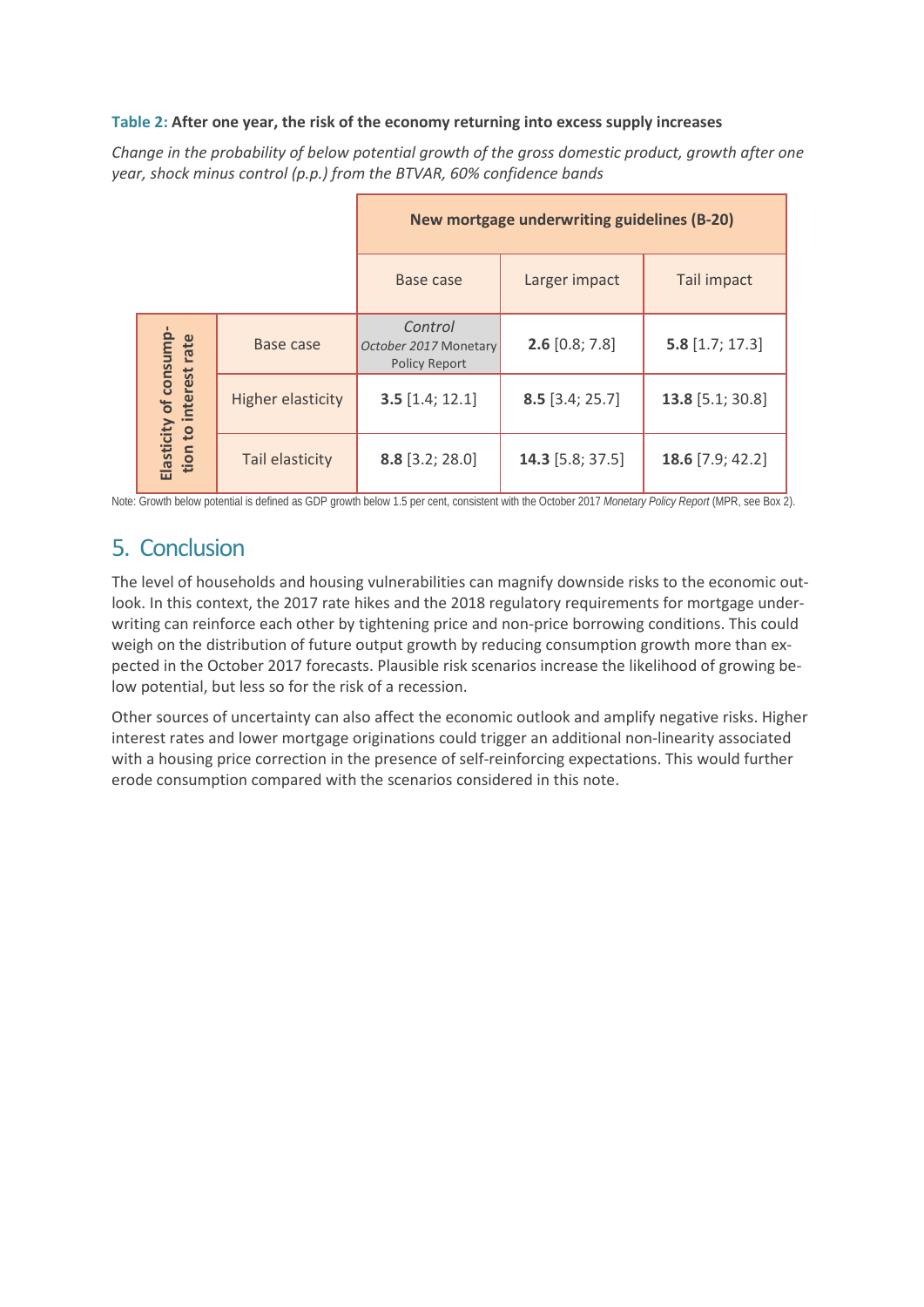### References

- Adrian, T., N. Boyarchenko and D. Giannone. 2016. ["Vulnerable Growth.](https://www.newyorkfed.org/medialibrary/media/research/staff_reports/sr794.pdf?la=en)" Federal Reserve Bank of New York Staff Report No. 794.
- Alpanda, S., G. Cateau and C. Meh. 2014. ["A Policy Model to Analyze Macroprudential Regulations](http://www.bankofcanada.ca/2014/02/working-paper-2014-6/)  [and Monetary Policy.](http://www.bankofcanada.ca/2014/02/working-paper-2014-6/)" Bank of Canada Staff Working Paper No. 2014-6.

Bank of Canada. 2017. *[Monetary Policy Report](https://www.bankofcanada.ca/wp-content/uploads/2017/10/mpr-2017-10-25.pdf)*. October.

- Bank of Canada. 2017. *[Financial System Review](https://www.bankofcanada.ca/wp-content/uploads/2017/11/fsr-november2017.pdf)*. November.
- Bruneau, G. and J. Chapman. forthcoming. "Bayesian Inference of Threshold Autoregressive Models." Bank of Canada Staff Working Paper.
- Chatterjee, S., C.-W. Chiu, T. Duprey, S. H. Hoke. 2017. ["A Financial Stress Index for the United King](https://www.bankofengland.co.uk/working-paper/2017/a-financial-stress-index-for-the-united-kingdom)[dom.](https://www.bankofengland.co.uk/working-paper/2017/a-financial-stress-index-for-the-united-kingdom)" Bank of England Staff Working Paper No. 697.
- Duprey, T. (forthcoming). "Canadian Financial Stress and Macroeconomic Conditions." Bank of Canada Staff Working Paper.
- Duprey, T., B. Klaus and T. Peltonen. 2017. ["Dating Systemic Financial Stress in the EU Countries.](https://www.sciencedirect.com/science/article/pii/S1572308917305016)" *Journal of Financial Stability* 32 (C): 1–27.
- Duprey, T. and T. Roberts. 2017. ["A Barometer of Canadian Financial System Vulnerabilities.](http://www.bankofcanada.ca/wp-content/uploads/2017/12/san2017-24.pdf)" Bank of Canada Staff Analytical Note No. 2017-24.
- International Monetary Fund. 2017. ["Financial Conditions and Growth at Risk.](https://www.imf.org/en/Publications/GFSR/Issues/2017/09/27/global-financial-stability-report-october-2017)" In *Is Growth at Risk? Global Financial Stability Report*.

Mortgage Professionals Canada (2017). *[Annual State of the Residential Mortgage Market in Canada](https://mortgageproscan.ca/en/site/doc/40784)*.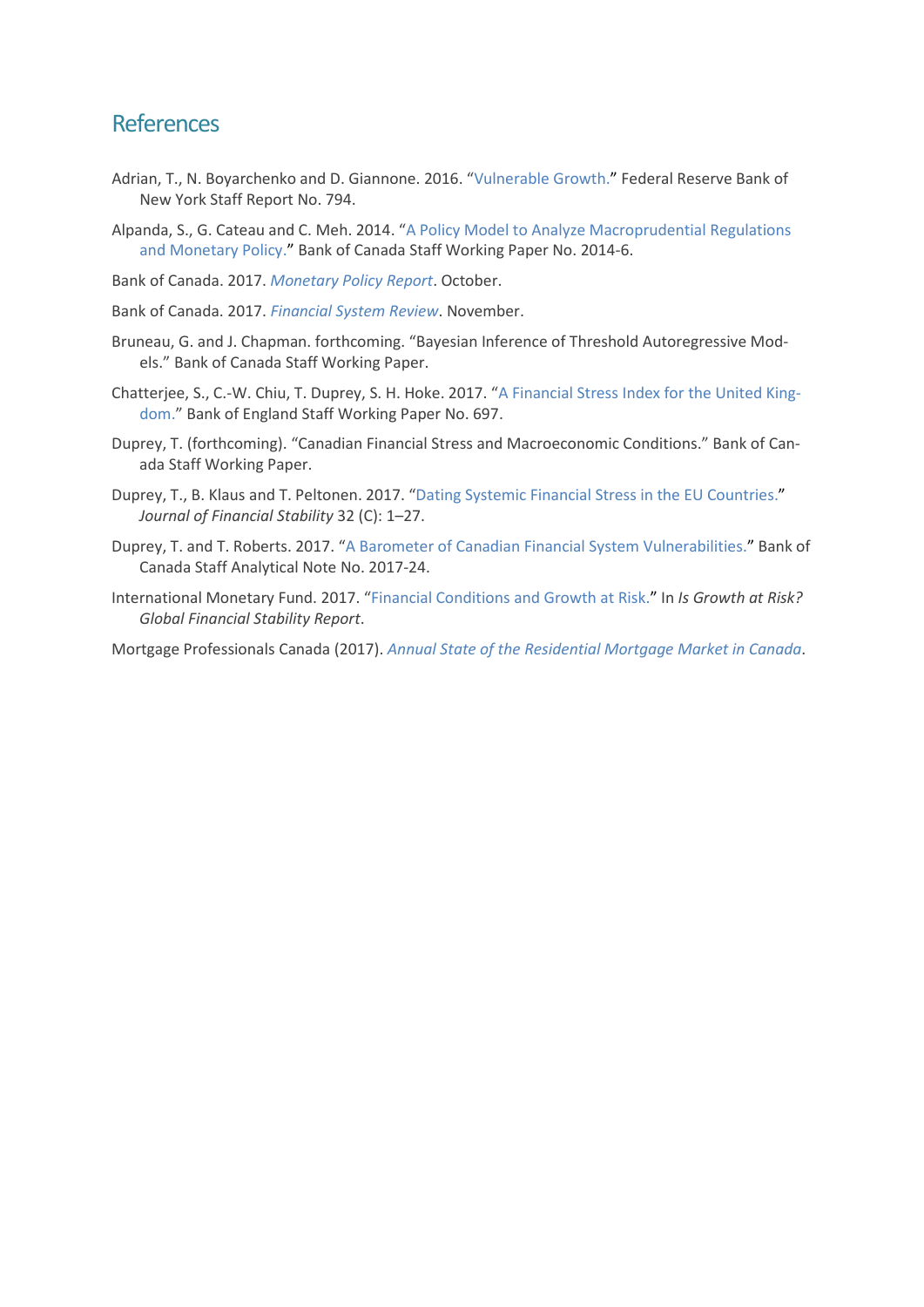#### **Appendix 1: Estimating the density distribution of growth in gross domestic product**

I estimate the following quantile regression model of annualized real GDP growth (gGDP) over a panel of 16 advanced economies. The level of vulnerabilities is captured across economies by the vulnerabilities barometer (VB) in Duprey and Roberts (2017). The intensity of financial market stress is captured by the Country-Level Indices of Financial Stress (CLIFS) in Duprey, Klaus and Peltonen (2017) adjusted to make the relative magnitudes comparable across economies. The parameters are specific to each of the 39 different quantiles *q* I estimate.

$$
gGDP_t = c^q + \beta^q \cdot gGDP_{t-1} + \gamma^q \cdot VB_{t-1} + \alpha^q \cdot CLIFS_{t-1} + \zeta^q \cdot VB_{t-1} \cdot CLIFS_{t-1} + \epsilon_t
$$

The distribution of GDP growth one quarter ahead is recovered by fitting a kernel smoother on the GDP forecast associated with the various quantiles. I project Canada's GDP growth in 2017Q3 one quarter ahead in the following four scenarios:

- **- Normal times, no vulnerabilities**:  $CLIFS_{t-1}$  at its current value for Canada and  $VB_{t-1} = 0$
- **Normal times, high vulnerabilities (the current state in Canada)**:  $CLIFS_{t-1}$  and  $VB_{t-1}$  at their current value for Canada
- **Financial market stress, no vulnerabilities**: CLIFS<sub>t−1</sub> at its 2008 Canadian level and  $VB_{t-1} = 0$
- **Financial market stress, high vulnerabilities**:  $CLIFS_{t-1}$  at its 2008 Canadian level and  $VB_{t-1}$  at its current value for Canada